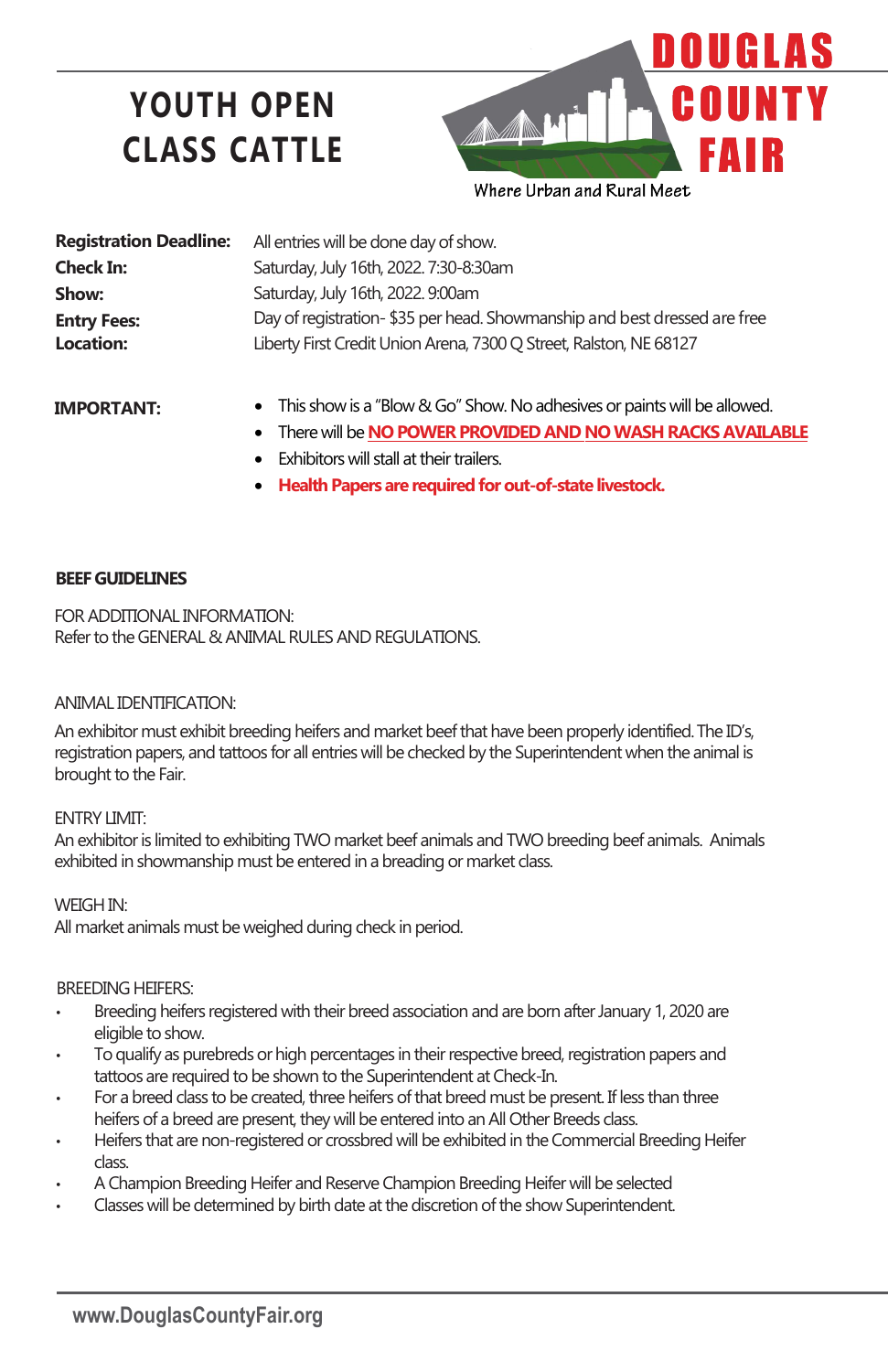MARKET STEERS & HEIFERS:

- Market Steers will be divided into classes by weight. If there are three or more steers of one breed, that breed will have their own class.
- Market Heifers will be divided into classes by weight at the discretion of the Superintendent.
- A Champion and Reserve Champion Market Heifer will be selected.
- A Champion and Reserve Champion Market Steer will be selected.
- An Overall Champion Market Beef and Reserve Champion Market Beef will be selected.

## **Division 901 – Breeding Heifers**

#### **Class #**

- Angus
- Balancer
- Charolais
- Charolais Composite
- Chianina
- Hereford
- Maine Anjou
- Maine Angus
- Maintainer
- Red Angus
- Shorthorn
- Shorthorn Plus
- Simmental
- Foundation Simmental
- Commercial (Crossbred)

## **Division 902 – Feeder Calves**

### **Class #**

- Heifer
- Steer

## Market Heifers

**Division 903 – Market** 

Market Steers

## **Division 904 - Best Dressed**

## **Class #**

**Class #**

- Senior(16-22)
- Intermediate (12-15)
- Junior(8-11)
- Peewee (7 and under)

## **Division 905 – Showmanship (Jan 1st Age)**

## **Class #**

- Senior (16-22)
- Intermediate (12-15)
- Junior (8-11)
- Peewee (7 and under)